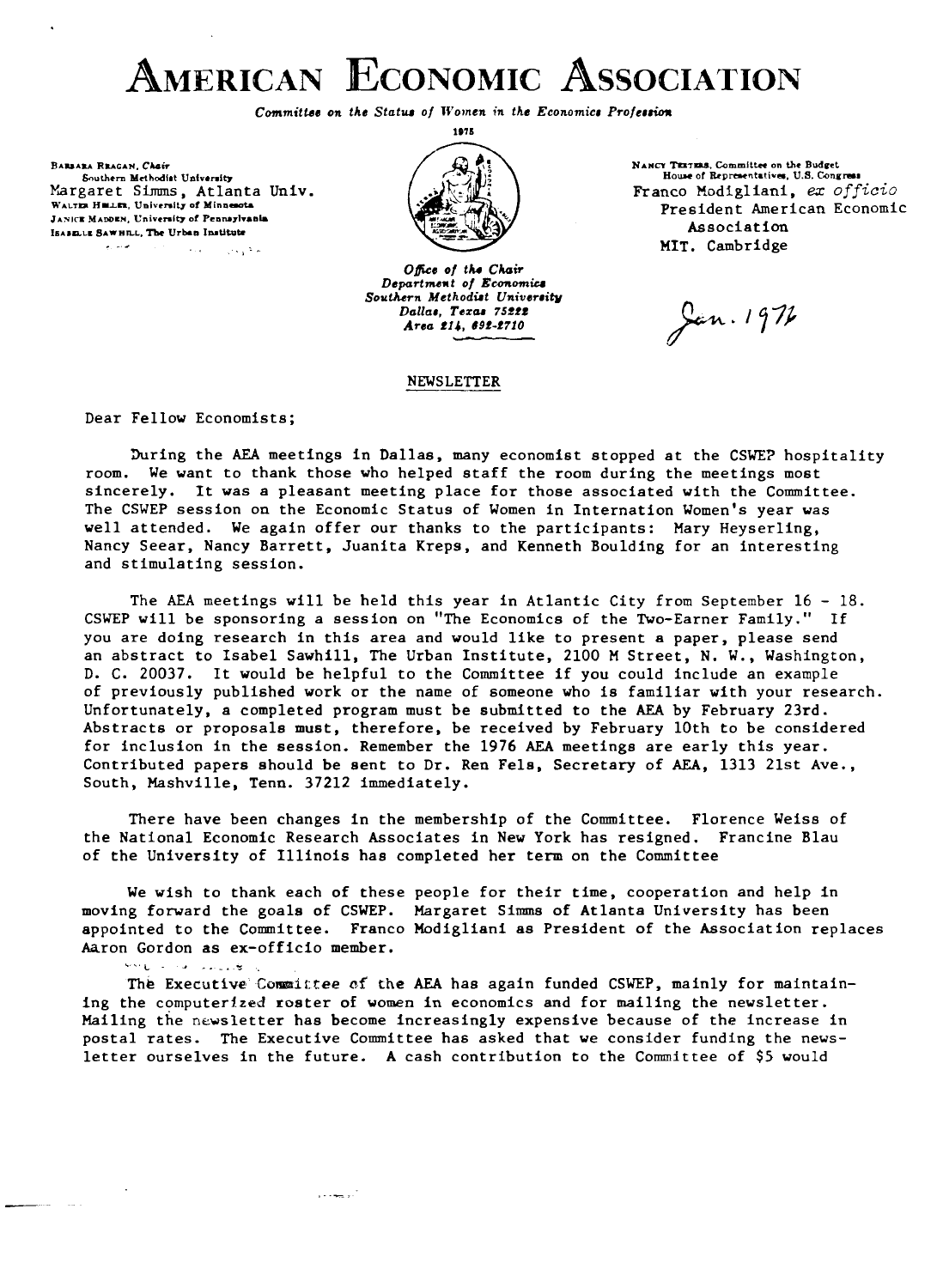be most welcome. Please send them to Barbara Reagan, Chair, Department of Economics, Southern Methodist University, Dallas, Texas 75222.

#### A reminder to our Readers

CSWEP maintains a roster which includes the address, publications record, highest degree, school of highest degree, date of highest degree, current position, year current position commenced, and primary and secondary specialties for each women economist registered with us. In order to assist employers in considering women candidates, CSWEP will provide an exhaustive list of all women economists who meet the specialty requirements stipulated by the employer. The charge for this serv;  $e$ is \$35 for non-profit institutions and \$50 for all others. Please forward all  $rc$  ter requests to: Dr. Janice Madden

> Department of Regional Science 3718 Locust Walk, CR University of Pennsylvania Philadelphia, Penna. 19174

Another Reminder: If you do not receive this newsletter at your employment address, our roster listing does not indicate your current employer. For this reason, we encourage all readers to use their business addresses when registering with the Committee.

Social Security: Several bills have been introduced in the House by various members to amend discriminatory practices in the Social Security Act. Included are proposals to amend Title I1 of the SSA to exclude all of a woman's childrearing years in the computation of her benefits and to permit the uninsured wife of an insured individual to qualify for wife's benefits at 62 even if she does not yet qualify for old-age or disability benefits. These particular proposals were introduced to the Ways & Means Committee by Patsy Mink (D-Hawaii).

Full Employment Act: The Equal Opportunity and Full Employment Act has begun passage through Congress. Sponsored by Rep. Hawkins (D-Calif.) and Sen. Humphrey (D-Minn.), the bill would guarantee "a situation under which there are useful and rewarding employment opportunities for all adult Americans willing and able to work.'' The Act has 110 co-sponsors from 27 states. One important provision of the Act would provide "explicit executive, legislative and judicial machinery for development and implementation of national policies and programs to guarantee full employment." Other features of the Act which relate specifically to women involve a definition of full employment that includes both full and part-time jobs, provision of adequate daycare facilities and the prohibition of discrimination in any program funded under the Act. Women are encouraged to contact their Member of Congress if they wish to support the Act (H.R. 50 and S-50).

Women's Work: Women attempting to enter the job market or thinking of changing their career, may be interested in Women's Work, a bimonthly career magazine. Published by Wider Opportunity for Women Inc., the magazine offers advice and information concerning job opportunities, women's rights, financing for job training, counseling and education, and a variety of other subjects. For more information contact: Women's Work, 1649 K St. N.W., Washington, D. C. 20006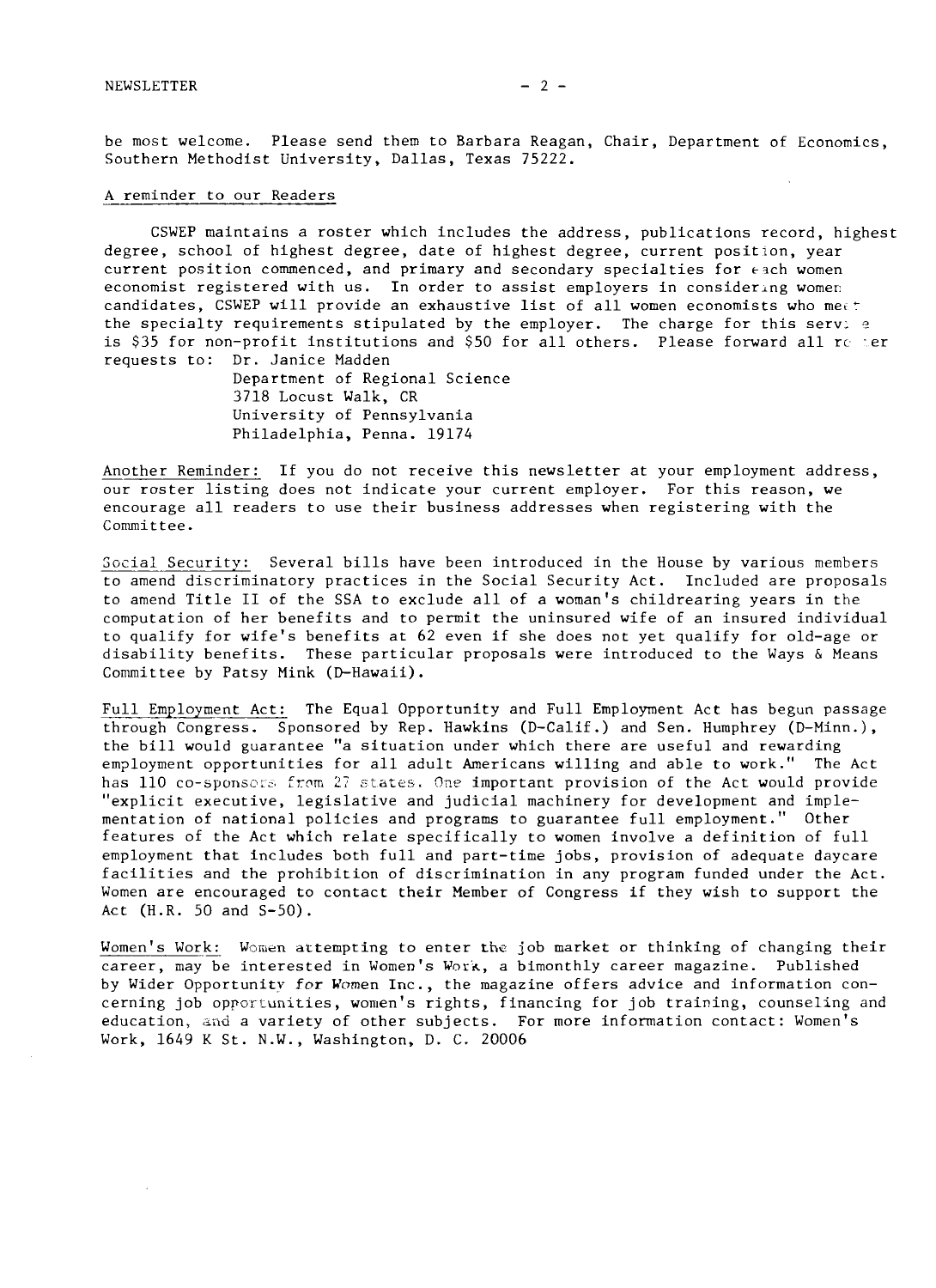Rhodes Scholarships: Beginning in 1976, women may be eligible for the Rhodes Scholarships. A bill to elinate the "men only" provision in the prestigious awards is pushing it's way through the British parliament and is expected to pass soon. Meanwhile, the American Secretary of the Rhodes Scholarship Trust is informing the United States colleges to act on the assumption that women will be eligible. If interested, contact your college academic counselor coordinator.

Child Care Tax Benefit: Rep. Donald Fraser (D-Minn.) has proposed to the House Ways and Means Committee to make child care costs a necessary business expense for incone tax purposes, so the tax benefit can apply to all working families. His proposal will allow an additional four million families, the majority of them middle and lower income, to benefit. Currently, only those who itemized deductions can include child care costs

Congressional Clearinghouse on Women's Rights: The CCWR was initiated last June by Rep. Cha rlie Rose (D-N. C.) to provide information to legislators interested in following women's issues. Published weekly, the Clearinghouse newsletter pulls out key items from Federal publications, notes hearings and court actions, provides legislative status reports and lists source materials. At the moment, however, the newsletter is available only to legislators and women's groups. For more information, contact: Carol Forbes, 722 House Office Bldg. Annex #l, Washington, D. C. 20015.

Women's Bank: The women's first bank is now open, after a year of delay. The First Women's Bank, as it is called, began operation on Oct. 16th, located in New York City, 111 E. 7th St. The institution is designed to provide "a full range of banking services to men and women in a personal, non-discriminatory manner."

International Women's Decade: International Women's Year has become International Women's Decade 1975-85. Named the Decade of Women and Development by the U.N. International Women's Decade is designed to obtain "national action over the ten year period from 1975-85 as part of a sustained, long term effort to achieve the objectives of International Women's Year." The Decade also sketches out action at the U. N. level as well. Women are urged not to let it slip by.

U.N. World Habitat Conference: Another U.N. conference, the conference on Human Settlements (habitat) has been scheduled to meet in Vancouver, Canada, May 31- June 11, 1976. A large variety of subjects are to be dealt with; from "shelter," education, security to rapid population growth in cities. If you would like to participate or attend contact: Habitat Forum, P.O. Box 48360, Bentall Center, Vancouver, Canada.

National Women's Conference Bill (H.R. 9924): A bill has been introduced in the House of Representatives by Rep. Bella Abzug to direct the National Commission on the observance of International Women's Year to convene a National Women's Conference during 1976. This conference would evaluate progress toward equality for women in the United States and create future goals. Also, the bill would enable the Commission to grant technical and financial assistance to states to organize local, state and regional meetings in preparation for the conference.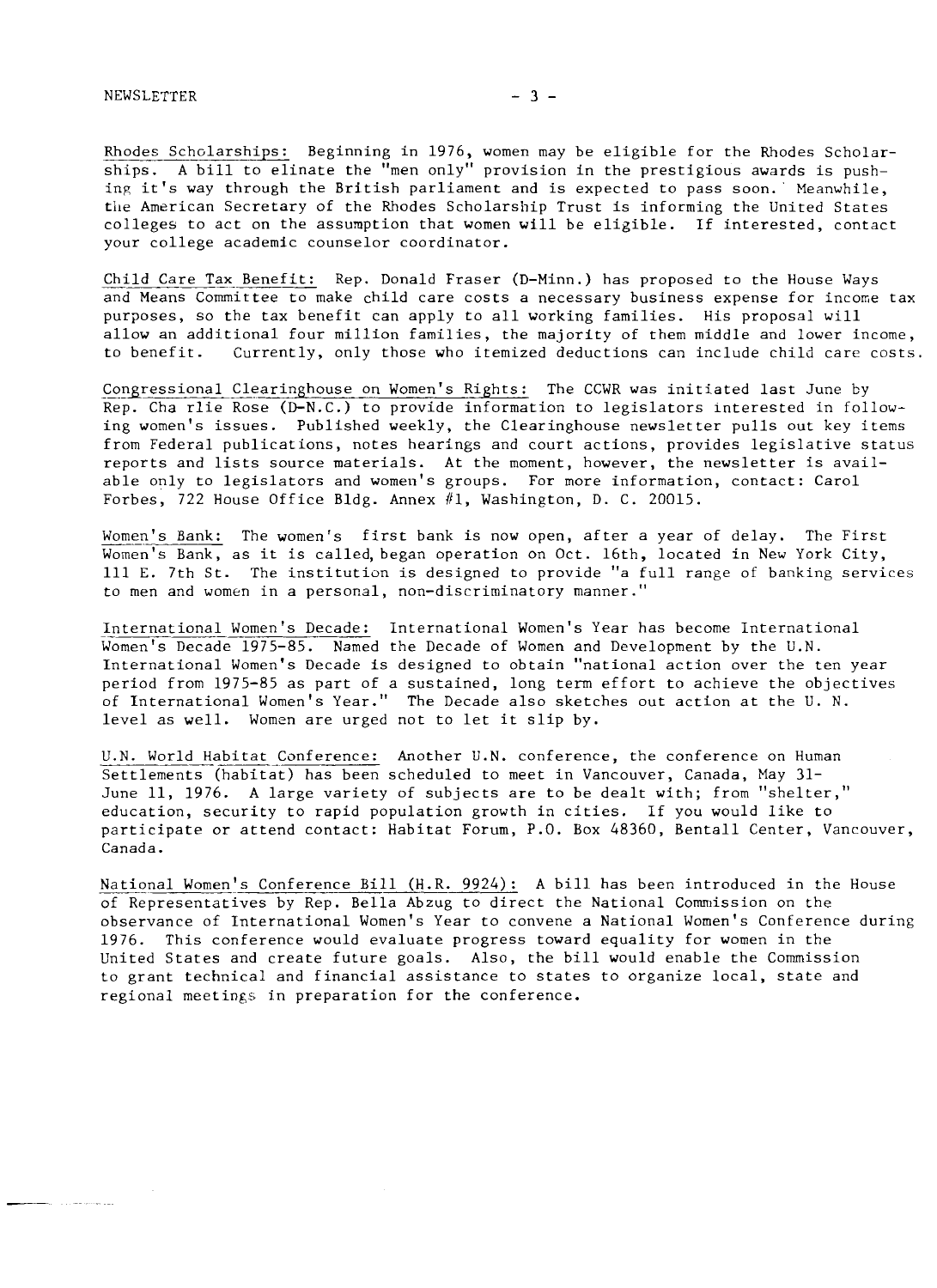**t** 

Changes in addresses and inquiries about obtaining print-outs from the roster should be directed to: Janice Madden, Department of Regional Science, 3718 Locust St., Philadelphia, Penna. 19104. Items of inrerest that you would like to have considered for the newsletter and notices of employment opportunities should be forwarded to Nancy Teeters, Committee on the Budget, **U.** S. House of Representatives, HOB Annex, Room 221, Washington, D. C. 20515. All other inquiries concerning the Committee should be directed to Barbara Reagan, Department of Economics, Southern Methodist University, Dallas, Texas 75222.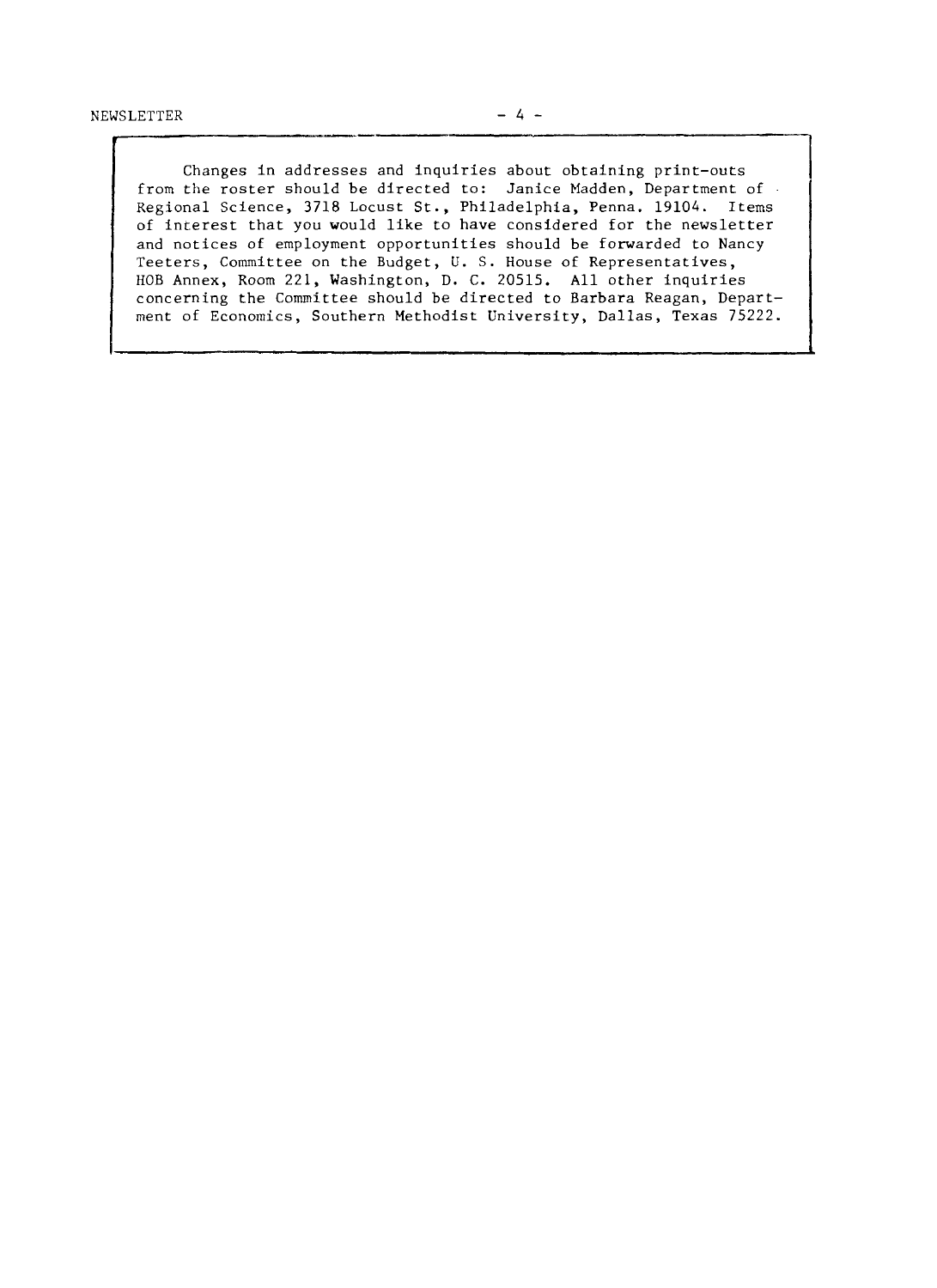#### BOSTON UNIVERSITY, 270 Bay State Rd., Boston, Mass. 02215

Boston University is seeking women candidates for faculty appointments. Priority fields are: Public Finance, Industrial Organization, International Trade, or Urban, but other fields are possible. Contact Blanche Fitzpatrick, Associate Professor at above address.

#### THE BROOKINGS INSTITUTION 1775 MASS. AVE., WASHINGTON, D. C. 20036

Senior staff position in the Advanced Study Program open. Responsibilities will involve designing and conducting public policy educational programs for senior executives. M.A. or Ph.D. in Political Science, Public Administration, Economics or equivilant preferred and Federal government experience at senior level. Salary open, dependant upon experience and education. Send resume and references to: Director, Advanced Study Program at above address.

### ah<br>BRYN M BRYN MAWR COLLEGE, Bryn Mawr, Penna. 19010

Position open to teach Micro Theory; secondary interests'; Applied Micro fields such as Industrial Organization, Labor, and Public Finance. Teaching load is 9 hrs., at under-graduate and graduate levels. Contact: Ned Farley, Hyatt House #804 at above college.

#### CALIFORNIA STATE UNIVERSITY at Chico, Chico, California 95929

Possibility of two positions Sept. 1976. Ph.D preferred, strong teaching record req. Areas of specialization: General Economics, Theory, History; systems, Domestic Monetary and Financial Theory and Institutions, Manpower and Labor. Appt. level and salary open/dependent upon experience. Contact: David Galo, Dept. of Economics at above address.

#### CENTRE COLLEGE OF KENTUCKY, DANVILLE, KENTUCKY 40422

Assistant/Associate Professor - Economic - Economic Theory. Ph.D.; teaching experience strongly preferred. To teach undergrad. introductory courses and advanced courses for majors. Special competence in Economic Theory, Macroeconomics and Money and Banking required. Effective: Sept. 1976. Salary commensurate with training and experience. Contact: E. C. Reckard, V.P. and Dean of the College at above address.

#### DARTMOUTH COLLEGE, HANOVER, NEW HAMPSHIRE 03755

Assistant Professor - Finance. Should have a thorough background in economics and be able to employ quantitative methods. Doctoral degree required and teaching experience desired. Send vita and letter of reference to: John Hennessey, Jr., Dean, The Amos Tuck School of Bus. Adm. at above address.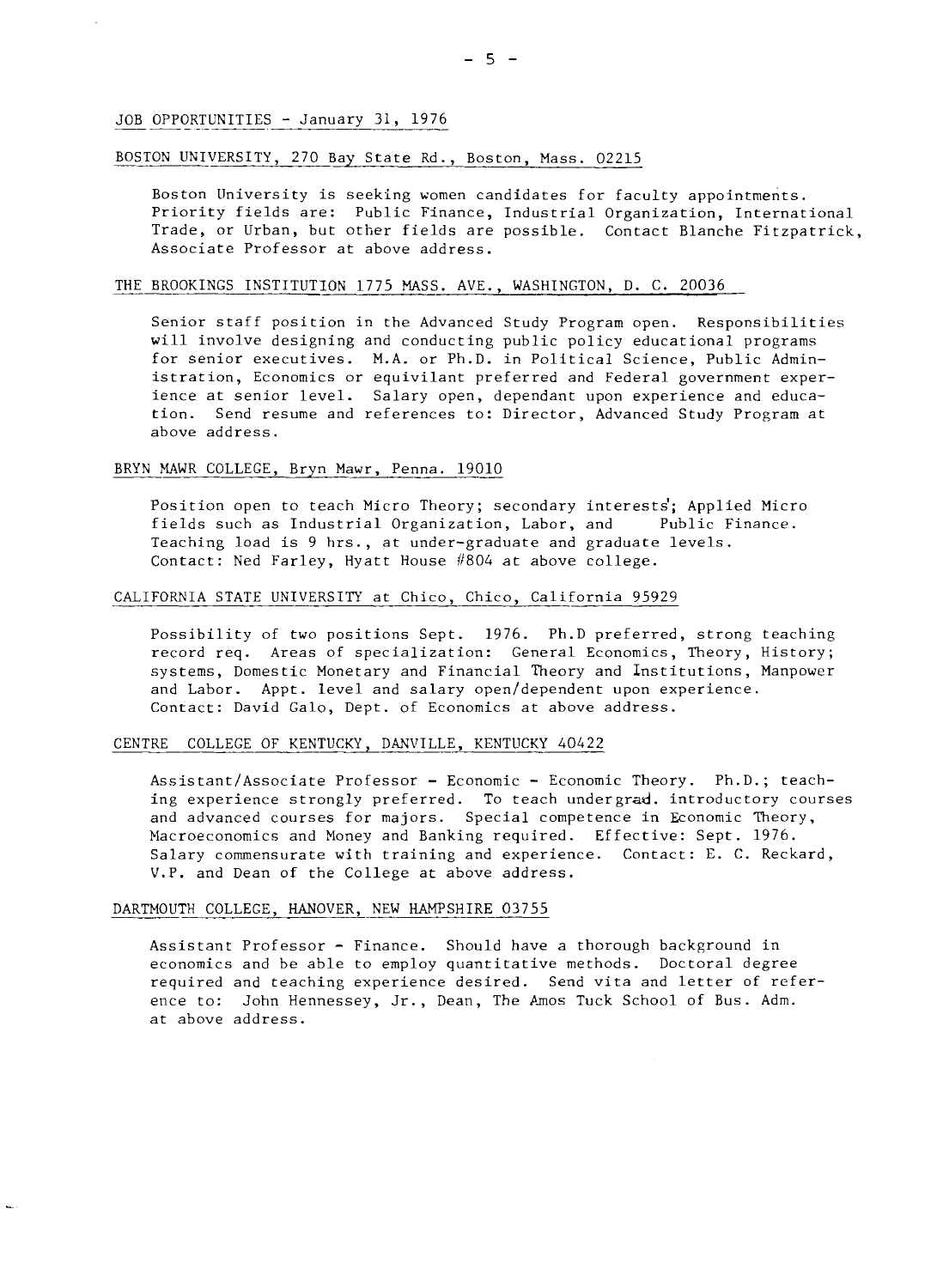#### EASTERN ILLINOIS UNIVERSITY, CHARLESTON, ILLINOIS 61920

Economist - Ph.D preferred. Major in Monetary Theory and Public Finance with a supportive field of: Economic History of Europe, America; Energy and/or Urban Economics. Salary and rank commensurate with experience and qualifications. Contact: Ahmad Murad, Chmn. Dept. of Economics at above address.

#### GENERAL MOTORS CORPORATION, RESEARCH LABORATORIES, GENERAL MOTORS TECHNICAL CENTER, WARREN, MICHIGAN 48090

GM is looking for economist to work in the Societal Analyses Department of the Research Laboratories. The long range interests of the department are to assess the social and economic consequences of both corporate and public actions. Current projects include: analyses of energy and material use; benefit cost analysis of air pollution; and studies of automotive safety and sound levels. Applicants should contact: H. Frederick Gallasch, Jr. Societal Analyses Department at address above.

#### GETTYSBURG COLLEGE, GETTYSBURG, PENNA. 17325

Instructor/Assistant Professor - Introductory Economics and one or two advanced courses dependent on need. Ph.D. or near completion of, require strong background in economic theory desired. Contact: Dr. William Railing, Chmn. Dept. of Economics and Business Admin. at above address.

#### HAMPSHIRE COLLEGE, AMHERST, MASS. 01002

Visiting Assistant Professor - area of Industrial Organization. One year, leave replacement appointment dependent on budget authorization. Strong background in historical development of corporate capitalism desired, and secondary interests in history of thought and econometrics preferred. Contact: Dean F. S. Weaver at above address.

Assistant Professor - comparative systems. Strong background in study of socialist systems of Asia, Europe and Africa, desired. Particular interests in comparative analysis and interdisciplinary work preferred. Contact: Laurie Nismoff, Box 331 or Baker 1136 at above address to arrange interview.

#### INDIANA UNIVERSITY, ECONOMICS DEPT., BLOOMINGTON, INDIANA 47401

Two Assistant Professors - Micro Theory and Econometrics. New or recent Ph.D.'s with strong interests in teaching and research, graduate and undergraduate levels. Contact: Elmus Wicker, Chmn., Ballantine Hall at above address.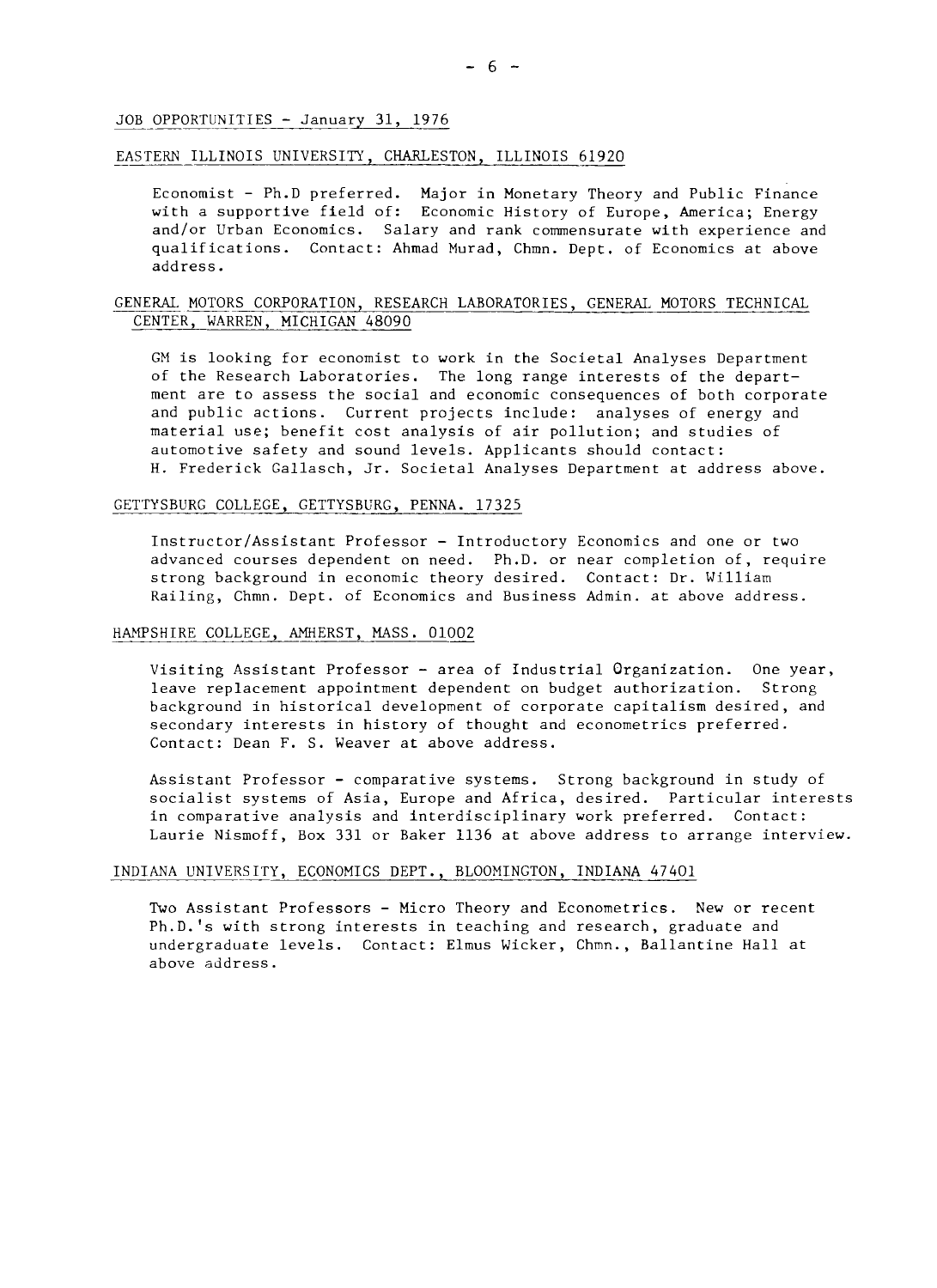# - 7 -<br>JOB OPPORTUNITIES - January 31, 1976

#### LOYOLA UNIVERSITY OF CHICAGO, 820 N. MICHIGAN AVE., CHICAGO, ILLINOIS 60611

Temporary - One year appointment for Ph.D., female economist for academic year 1976-77. The fields of concentration are open and salary is competitive. Contact: A. G. Malliaris, Chmn., Economics 3ept. at above address. Temporary - One year appointment for Ph.D., f<br>year 1976-77. The fields of concentration ar<br>petitive. Contact: A. G. Malliaris, Chmn., E<br>MANHATTANVILLE COLLEGE, PURCHASE, NEW YORK 10577<br>Two openings beginning Sent 1976 0pe

Two openings beginning Sept. 1976. One permanent, full time and a halftime appointment. Both as Assistant Professors, Fields of Microeconomics, Economics of Women, Comparative Systems and Public Finance. Contact: Seamus O'Cleireacon. Chairperson, Economics Dept. at above address.

#### M.I.T., DEPT. OF URBAN STUDIES & PLANNING, RM. 7-344, CAMBRIDGE, MASS. 02139

Assistant Professor position open for Development economist to teach graduate and undergraduate courses and do applied research. Ph.D. in Economics, Political Economy, and Planning or the equivilant required. Experience in relevant research, planning, and development programs in developing countries. Must have aptitude for teaching and for communication with people in related fields. Contact: Prof. Lloyd Rodwin, Head,<br>Community and Regional Development Group at above address.<br>DEPT. OF URBAN STUDIES & PLANNING,RM.9-543, CAMBRIDGE, MASS. 02139 Community and Regional Development Group at above address.

Assistant Professor position open as Environmental Planner. To teach in the undergraduate, Masters, and Ph.D. programs and to initiate and manage large scale research projects with other faculty and students. Ph.D. or Masters required; with equivilant experience in planning, public policy, social science, or engineering. Contact: Prof. Tunney Lee, Head, Environmental Design Group at above address.

#### NORTHERN ILLINOIS UNIVERSITY, DEKALB, ILLINOIS 60115

Associate/Full Professor - Econometrics, advanced graduate courses preferred. Ph.D. and strong experience in teaching at graduate level req. Salary negotiable depending on rank or experience.

Instructor/Assistant Professor - Micro or Macro Theory and one or more teaching fields. Ph.D. and some teaching experience strongly preferred. Salary: \$1350 - 1800 per mo. depending on qualifications.

For both position Contact: James A. Gherity, Chmn., Dept. of Economics at above address.

#### NOVA UNIVERSITY,COLLEGE AVE., FT. LAUDERDALE, FLORIDA 33314

Economist needed for nationwide program in Public Administration for Executives. Expertise in quanitative analysis and related fields with special interest and/or experience in the practical application of the economic functions of government. Position is to work on the continuing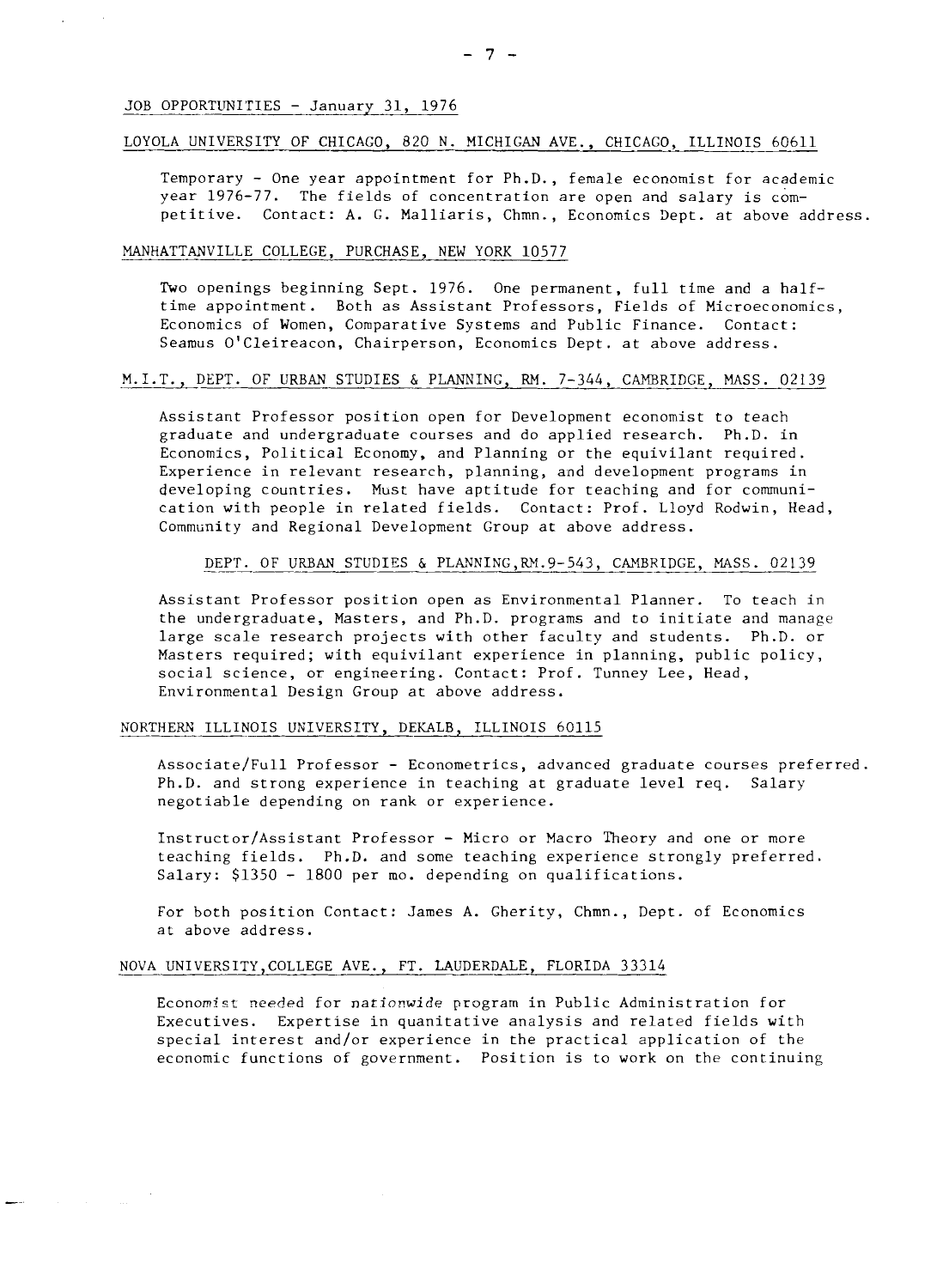# .<br>JOB OPPORTUNITIES - January 31, 1976<br>development of program and to tea

development of program and to teach. Doctorate preferred. Contact: Samuel Humes, Director, Graduate Program in Public Adm. at above address.

## THE OHIO STATE UNIVERSITY, COLUMBUS, OHIO 43210

Assistant Professor/Instructor - Ph.D. in Economics for Asst. Professor completed by Sept. 1, 1976. If Ph.D. not completed, appointment is as an instructor. Strong background in Economic Theory and Econmetrics in addition to applied fields. App. \$13,000 to \$15,000 a year. Fall 1976. Contact: Professor Lars Sandbert, Dept. of Economics at above address.

#### OHIO WESLEYAN UNIVERSITY, DELAWARE, OHIO 43015

Assistant Professor to teach in accounting and management areas. Doctorate preferred, other degrees and business experience considered. Position to be filled in the academic year 1976-77.

Assistant Professor of Economics to teach quantitative Economics courses Candidate should have doctorate by Fall.

Contact: Dr. Norman J. Gharrity, Chairperson, Economics Dept. at above address for both positions. Contact: Dr. Norman J. Gharrity, Chairperson, Economi<br>address for both positions.<br>SOUTHERN ILLINOIS UNIVERSITY, CARBONDALE, ILLINOIS 62901

The University is seeking a Director for the Coal Extraction and Utilization Research Center. Major responsibilities include: managing the resources of the center, including securing external funds; stimulating, developing and coordinating the research activities of the center; assisting academic units to develop coal-related instructional activities; developing liaison with coal-related industries, organizations, and agencies. A Ph.D. is of high priority but consideration will be given to equivalent preparation or experience. An applicant should have a working knowledge of the broad aspects of coal extraction and utilization, including potential environmental and socio-political impacts. Inquiries should be directed to: W. D. Klimstra, Chair, Search Committee at above address.

#### STATE UNIVERSITY SYSTEM, 407 CAPITAL SQUARE BLDG., 550 CEDAR ST., ST. PAUL, MINNESOTA 55101

The position of Associate Vice Chancellor for Academic Affairs with State University System is now open. The job includes: helping to coordinate academic planning and program development; assisting, at an executive level, the Vice Chancellor for Academic Affairs; serving as liaison between the University and selected external committees, agencies, and organizations; collecting and analyzing data on relevant areas of academic affairs: and carrying out research and writing duties as may be required. The salary range is from \$19,830 to \$27,760 depending on experience. Interested persons should submit a vita and five references to: Dr. Garry D. Hays, Vice Chancellor for Academic Affairs at above address.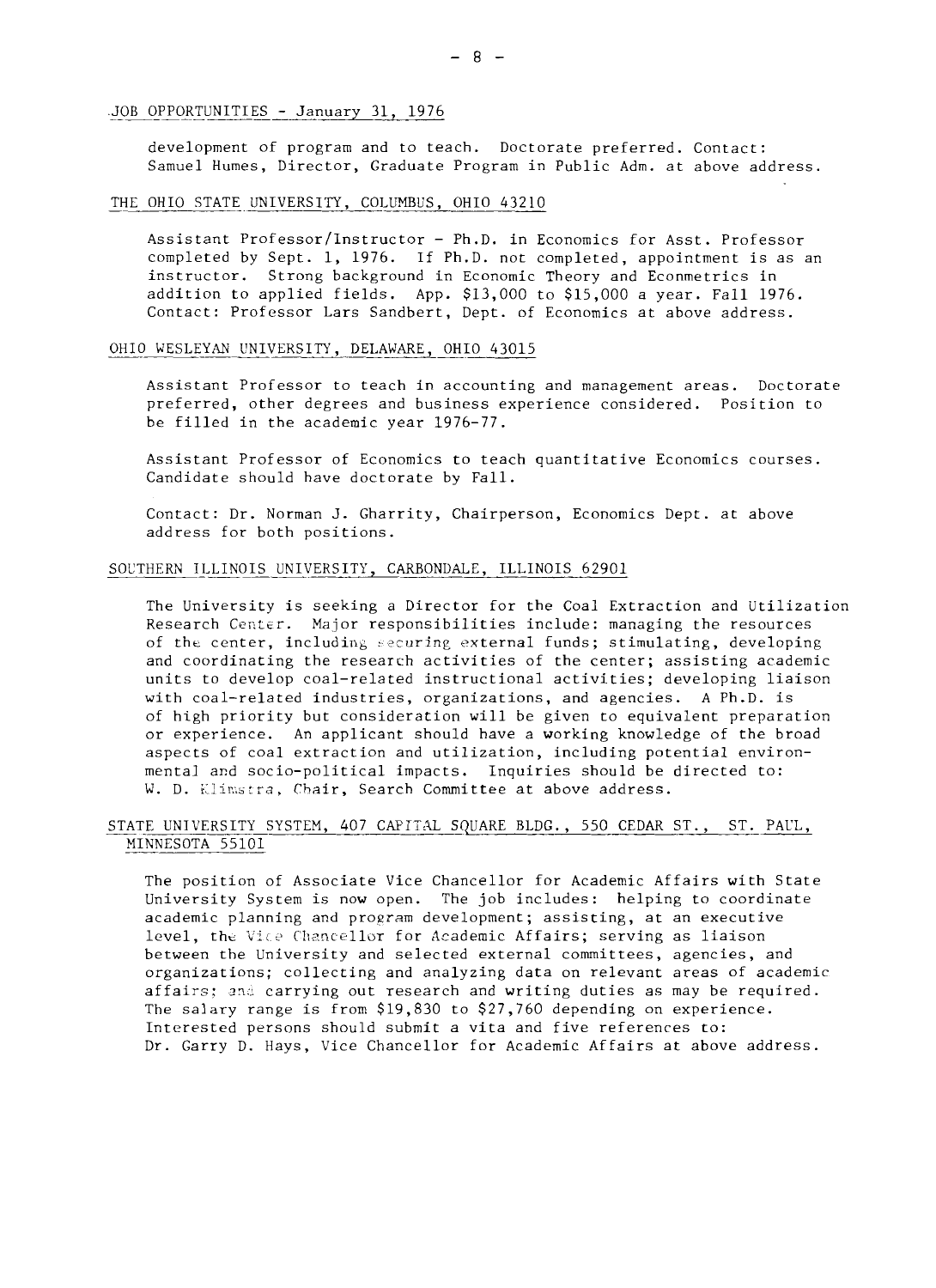#### RICHMOND COLLEGE OF CUNY, 130 STUVYESANT PLACE, STATEN ISLAND, NEW YORK 10301

Associate/Assistant Professor with background in pure economics and one or more areas of business economics. Candiates for Associate Professor appointment must have Ph.D. and strong publication and research record. Candidates for Asst. Professor appt. must have Ph.D. and strong research potential. Candidates with exceptional qualifications who have completed all requirements for the Ph.D. except the dissertation may also be considered. One year appointment starting Sept. 1976 with some possibility of renewal. Contact: Robin Carey, Coordinator of Economics at above address.

# renewal. Contact: Kobin Carey, Coordina<br>ROLLINS COLLEGE, WINTER PARK, FLORIDA 32789

Several faculty positions open in the area of Business Administration and Economics. Major needs in the area of Accounting, Management, and Yarketing. Positions to be filled for the academic year 1976-77. Contact: Mrs. Phyllis Ramey, Personnel Director at above address.

#### ST. CLOUD STATE UNIVERSITY, ST. CLOUD, MINNESOTA 56301

Director of Development - Responsible for organizing and directing the development program of university including soliciting funds. Bachelor's Degree req. additional education preparation desirable. Experience in development and government grant work, helpful. Salary commensurate with experience. Application deadline, March 1, 1976. Vita and transcripts req. Contact: Terry Montgomery, V.P., Institutional Relations & Dev. at above address.

Assistant Professor - Introductory Economics with specialization in fields of Applied Microeconomics, Economics of Crime and Justice, Resource and Environmental and/or Urban and Regional Economics. Ph.D. in Economics. Some college teaching experience preferred. Contact: Allen Larsen, Chmn., Dept. of Economics at above address.

#### STATE UNIVERSITY COLLEGE, FREDONIA, NEW YORK 14063

Associate/Full Professor - Doctorate with administrative experience in business school environment and/or experience in business and industry preferred. Evidence of teaching and continuous professional activity req. Salary and benefits are highly competitive.

Assistant/Associate Professor - Openings in the following areas of business administration: Accounting, Finance, Management and Marketing. Doctorate or ABD and teaching experience desired. Salary and benefits are highly competitive.

Contact: Dr. Norman Starler, Dept of Economics and Business Administration at above address.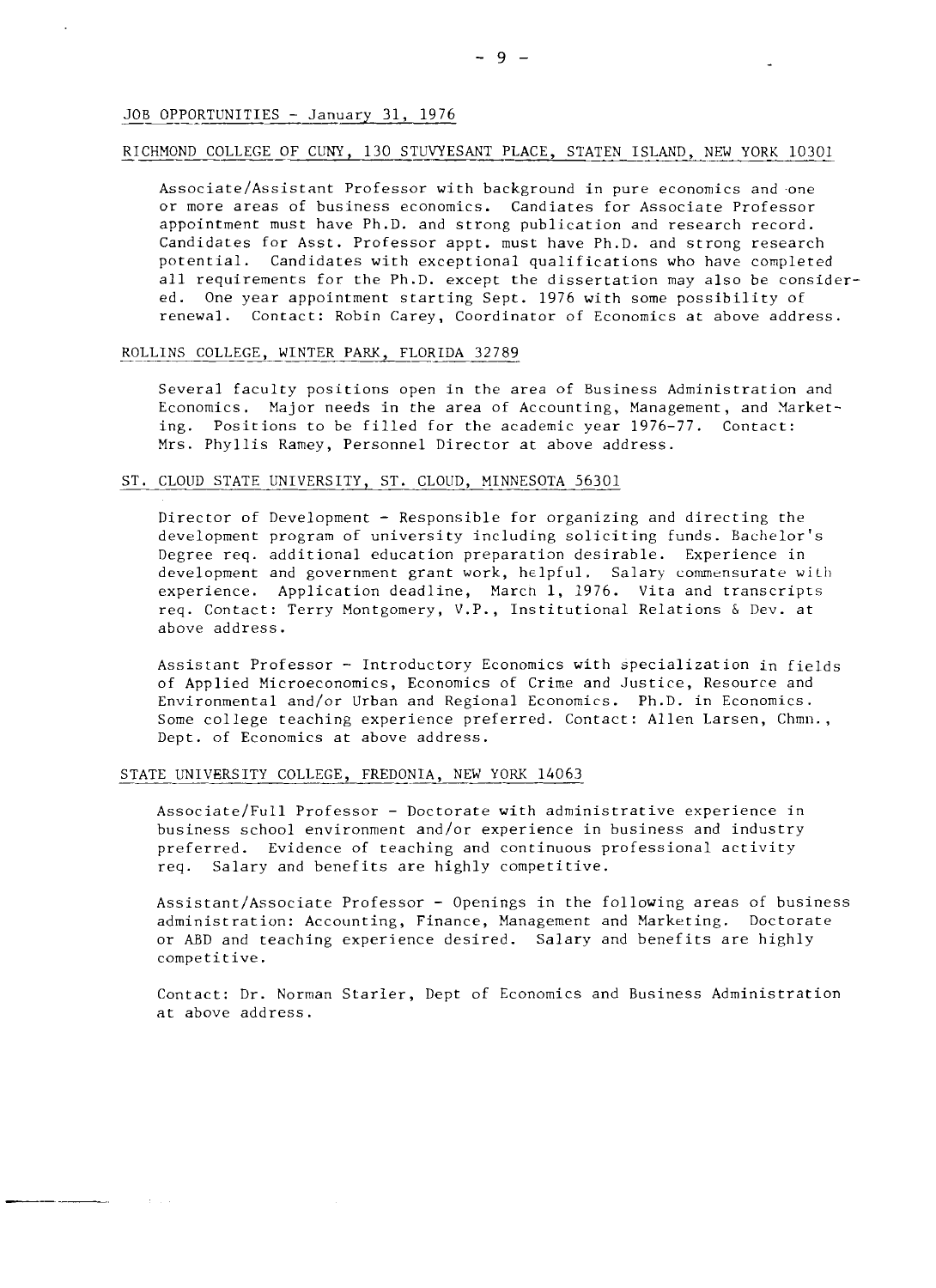#### SUNY, BUFFALO, O'BRIAN HALL, AMHERST, NEW YORK 14260

Assistant Professors - in Environmental and/or Natural Resource Econdmics, Urban Economics and/or Economics of Public Sector and the Economics of Law and/or Economic History. PhD. required or well into dissertations. Strong background in Econometrics, Economic Theory and Mathematics.

Associate/Full Professor - Macro Economics and/or Monetary Economics. Skills of Macro Economics and/or theoretical and applied monetary economics required. Must have compiled a substantial publications record that has earned professional recognition in major journals.

Send curriculum vita and references for both openings to Chairman, Economic Dept., at above address.

#### SYRACUSE UNIVERSITY, SYRACUSE, NEW YORK 13210

Two faculty openings are anticipated for fall 1976:

Associate Professor and Program Director; also, Assistant Professor, Ph.D required; specialties preferred: social, economic, political or physical aspects of Urban and Regional Flanning. One appointment will require teaching of quantitative planning methods. Forward two vitae and letters of recommendation to Professor Rowan Rowntree, 302 H.B. Crouse Hall at above address.

#### UNITED STATES COMMISSION ON CIVIL RIGHTS, WASHINGTON, D.C. 20425

The Commission is seeking an economist with an interest and expertise in income distribution, social indicators, the economics of discrimination, affirmative action programs, and social change to work in its recently established offfice Office of Research. Salaries are competitive, based on experience and civil service rating. If interested send your curriculum vita, samples of written work, references, and a description of your substantive interests to: Sandra S. Tangri, Director, Office of Research at above address.

#### UNIVERSITY OF CINCINNATI, CINCINNATI, OHIO 45221

Opening for Instructor in The Dept. of Economics for 1976-77 academic year. Holders of a Ph.D. in Economics will be given preference. ABD's will be considered. Candidates will be judged primarily by teaching ability. Salary \$10,000 for the academic year. Applications including educational vita, transcripts, 3 letters of recommendation, and documentation of teaching ability should be sent to Prof. E. Edward Herman, Head, Dept. of Economics at above address.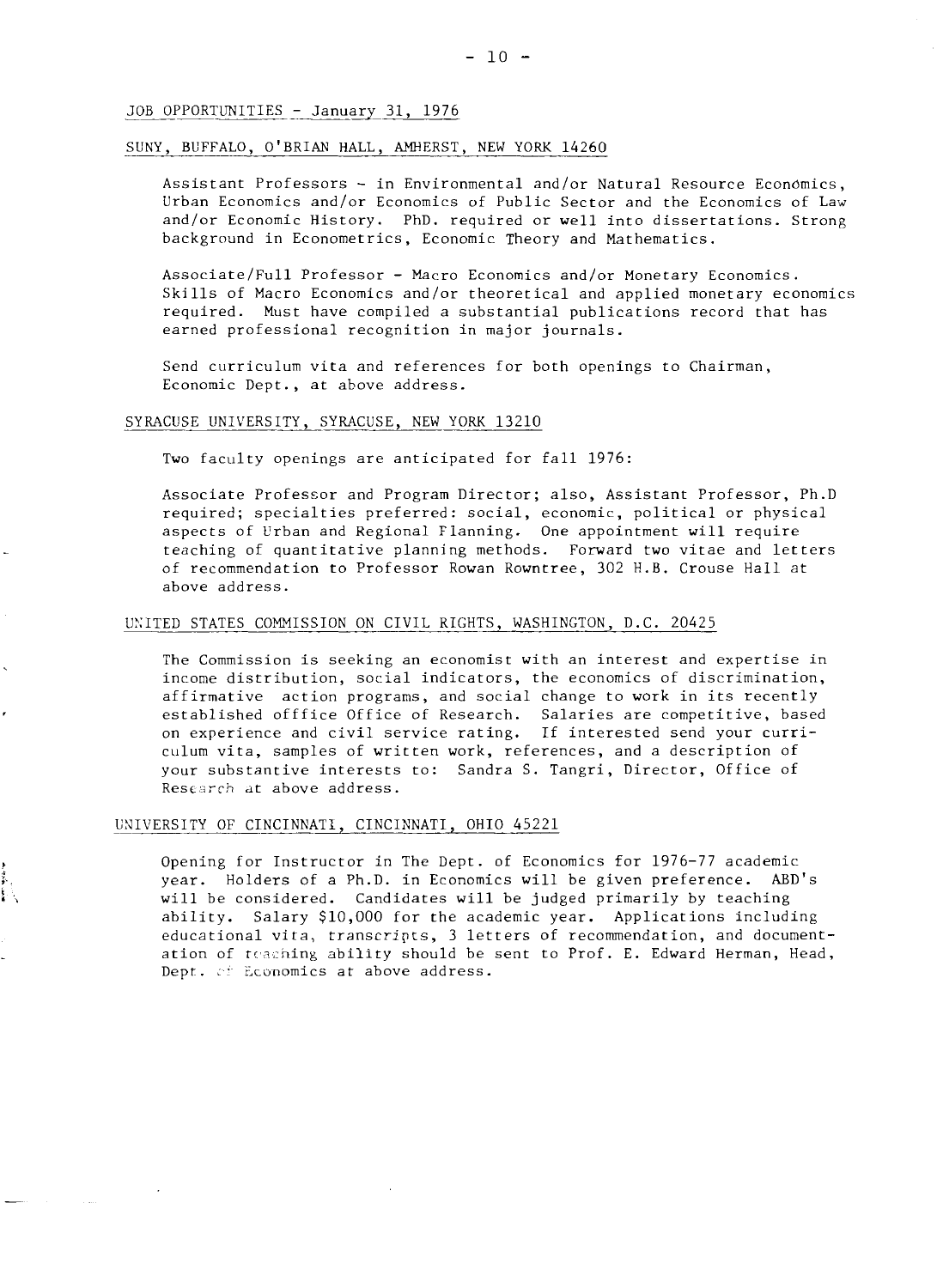#### <u>JOB OPPORTUNITI</u><br>UNIVERSITY OF C OF CINCINNATI, COLLEGE OF EDUCATIOK, CINCINNATI, OHIO 45221

Positions available - in Education, Psychology, Sociology, Political Science, Anthropology, Economics and others. Excellent teaching skills and a demonstrated capacity to do research on urban educational problems desired. Earned doctorate essential. Salary and rank are negotiable. Send resume, references and credentials to: Dr. Joel Milgram, Dept. of Learning Development & Social Foundations at above address.

#### UNIVERSITY OF CINCINNATI, CINCINNATI, OHIO 45221

Associate Professor - Urban Economics. Ph.D. in Economics with a strong teaching, research and publication record, demonstrated experience in dealing with urban economic problems. Skills of a demonstrated facility with quantitative knowledge of Urban and Regional Economics. Salary is open, dependent upon qualifications of candidates. Contact: Dr. Edward Herman, Head, Dept. of Economics at above address.

# Herman, Head, Dept. of Economics at above a

Two openings at the rank of Asst. Professor. Applicants should have a major field in either Industrial Organization or Macro Theory. Applicants will be expected to teach introductory micro and macro-economics as well as courses in major field. Only persons who expect to have a Ph.D. should apply. One position could be filled as early as Feb. 1, 1976, the other by Sept. 1, 1976. Contact: Lawrence P. Donnelley, Dept. of Economics at above address.

#### UNIVERSITY OF ILLINOIS, URBANA, ILLINOIS 61801

Several positions - Asst./Associate Professors, Fields of Economic Theory, International Theory, Econometrics, Public Finance and others. Strong formal teaching, and competence in the above mentioned fields desired. Ph.D. and evidence of successful research required. Salaries are competitive. Contact: Paul Hartman, Chmn., Dept. of Economics at above address.

# UNIVERSITY OF IOWA, DEPT. OF BUSINESS ADMINISTRATION, IOWA CITY, IOWA 52242

Four Assistant Professor openings: Ph.D. required, salary commensurate with rank and experience. Effective fall semester 1976-77: Finance preparation in finance, accounting quantitative methods and economic analysis of the firm. Teaching responsibilities in all areas of finance. analysis of the firm. Teaching responsibilities in all areas of finance.<br>Organizational Behavior - Ph.D. in business with emphasis on organization-<br>al behavior or equivalent. Evidence of teaching and publication perform a1 behavior or equivelant. Evidence of teaching and publication performance required. Primary responsibility in area of macro organizational behavior and theory or micro organizational behavior and group processes. behavior and theory or micro organizational behavior and group processes<br><u>Management Science</u> – Ph.D. preparation and teaching responsibilities in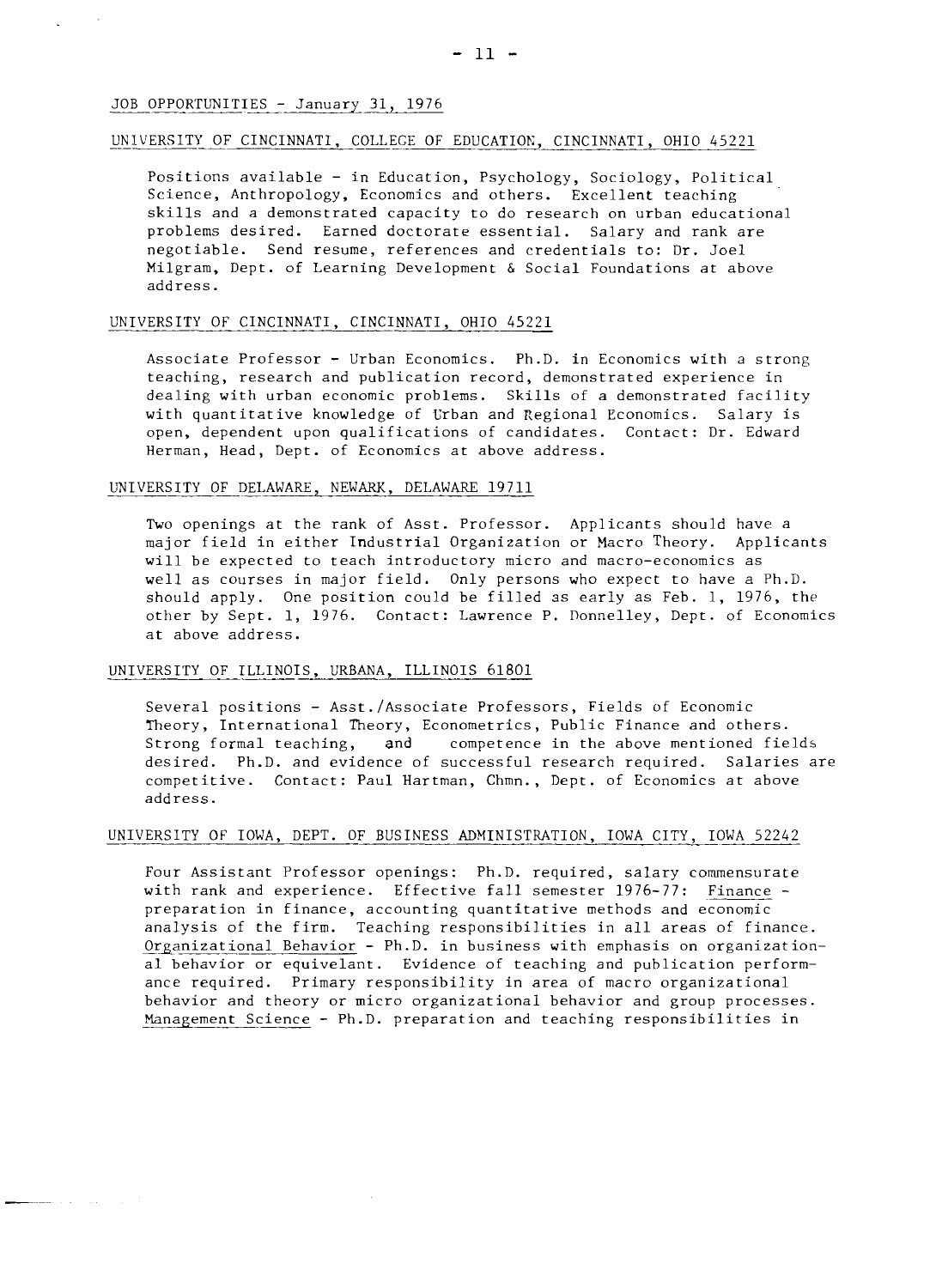# <u>JOB OPPORTUNITIES - January 31, 19</u>

- 12<br>31, 1976<br>ormation system operations research, information systems and statistics at both under-OPPORTUNITIES - January 31, 1976<br>operations research, information systems and statistics at both under-<br>graduate and graduate levels. <u>Industrial Relations</u> - preparation and<br>teaching responsibilities in industrial relatio teaching responsibilities in industrial relations and/or manpower allocation and utilization at undergraduate, M.A. and Ph.D. levels. Potential for effective teaching, relevant scholarly research, thesis direction and University service is necessary for all. Contact the above address.

#### UNIVERSITY OF MASSACHUSETTS--BOSTON, HARBOR CAMPUS, BOSTON, MASS. 02125

Anticipated opening for an Economic Historian in American and European Economic History with a secondary field in the History of Economic Thought beginning in the fall term, 1976. The position is preferrably for a junior faculty member with a completed Ph.D. by Sept. 1, 1976. The position is permanent and on a tenure track. Salary is competirive. Interested applicsnts should submit a resume, a selection of any published works, and 3 letters of recommendation to Prof. Raymond G. Torto, Chmn., Dept. of Political Economy at above address. any published works, and 3 letters of recommendation t<br>G. Torto, Chmn., Dept. of Political Economy at above a<br>UNIVERSITY OF MISSOURI-COLUMBIA, COLUMBIA, MISSOURI 65201

Assistant/Associate Professor - teach undergraduate and graduate courses in Industrial Organization and Micro-Economics. Ph.D. in economics req. Salary \$24,000 for 9 months dependent on rank and qualifications. Effective fall 1976. Contact: Dr. John Doll, Chmn., Dept of Economics, 217 Middlebush Hall at above address.

#### UNIVERSITY OF OKLAHOMA, 401 WEST BROOKS STREET, RM. 43, NORMAN, OKLA. 73069

The University of Oklahoma is seeking to fill the position of Provost at the Norman Campus. The Provost is the chief academic officier in charge of overall leadership and administration of academic programs and their fiscal aspects, academic policies and procedures, questions relating to employment of faculty, including selection, retention, promotion, leaves, salaries, and teaching loads. The Provost acts as President in the absence of the president. Candidates should have a solid academic record, including a Ph.D. or its equivalent and substantial adaministrative experience. Applications must include a resume of prior education and experience and the names and addresses of 5 references. Application should be sent to: Dr. Gwenn Davis, Chair, Provost Search Committee at above address or phone: 405-325-5291.

#### UNIVERSITY OF OREGON, EUGENE, OREGON 97403

Position of Vice President for Academic Affairs now open. The person who fills this position is the chief academic officer of the University, directly reponsible to the President for all matters pertaining to faculty and for the conduct of all undergraduate and graduate programs. The person selected for this post should assume a major leadership role in maintaining a superior faculty and a quality environment for reaching, learning and research. Contact: William B. Boyd, President, Office of the President at above address.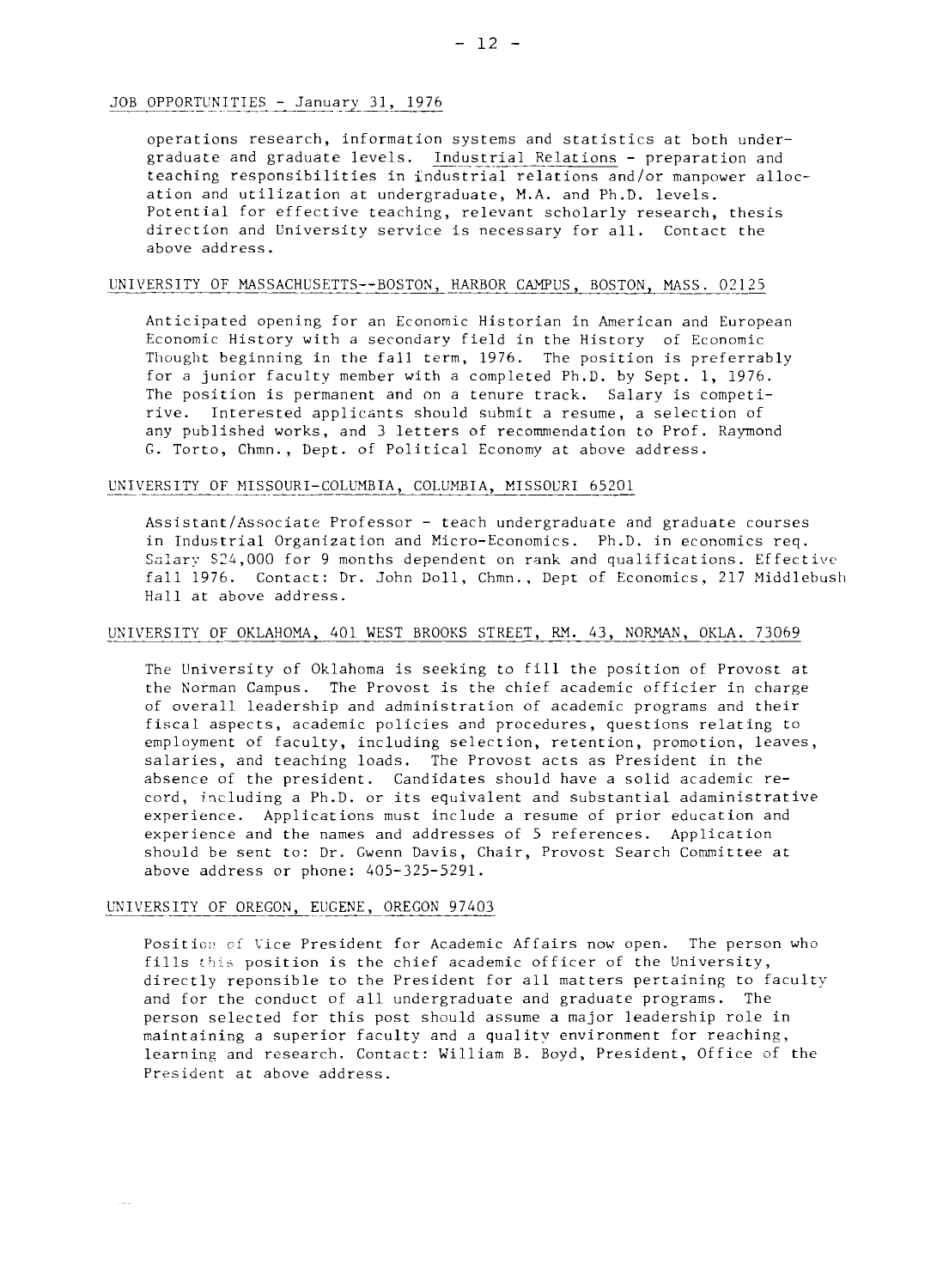#### UNIVERSITY OF PENNSYLVANIA, 3718 LOCUST WALK, PHILADELPHIA, PENN. 19174

Several Assistant Professor Positions - undergraduate and/or graduate levels. Primary qualification is exceptional teaching and research accomplishment and potential. Fields - Macroeconomic Theory, Public Finance, Urban Economics and others. Interested individuals should send resume, one research paper and letters of reference to: Jere R. Behrman, Dept. of Economics at above address.

#### UNIVERSITY OF WISCONSIN-GREEN BAY, GREEN BAY, WISCONSIN 54302

Several positions of Assistant Professor in Accounting, Management, Marketing, and Personnel and Labor Relations. Undergraduate and graduate teaching. D.B.A. or Ph.D. required. Salary competitive. Send resume, official graduate transcript and 3 letters of reference to: Prof. John Reed, Acting Chairman, Managerial Systems Consentration at above address.

#### UNIVERSITY OF WASHINGTON, SEATTLE, WASHINGTON 98195

Position of Assistant Professor of Finance. Candidate should have a primary teaching interest in the area of investment, with the capability and desire to engage in original research in portfolio theory and capital markets. A strong background in economics and statistics is required. Candiates should enclose a vita sheet, a summary of courses taken, a cover letter indicating research and teaching interests, and at least 3 should be in academic positions.

Position of Visiting Professor of Finance. We desire a person with a primary teaching interest in the area of investments with a strong background in economics and statistics.

Contact: Prof. Alfred N. Page, Chmn., Dept. of Finance, Business Economics and Quantitative Methods, School of Business Administration for both positions at above address.

#### WASHINGTON UNIVERSITY, ST. LOUIS, MISSOURI 63130

At least one and possibly two vacancies for full-time faculty appointments. Appointments most likely to be at Assistant Professor level. Especially interested in industrial organization, Government and Business, Economic Development or Microeconomic Theory but unusally strong candidates in other areas will be considered. . Candidates should have Ph.D. by Sept. 1976. Salary competitive. Contact: Charles L. Leven, Chmn., Dept of Economics at above address.

Assistant/Associate Professor - Monetary economics. Ph.D. required. Some teaching experience and already published research desired. Salary competitive dependent on prior experience and qualifications. Contact: Charles L. Leven, Chmn., Dept. of Economics at above address.